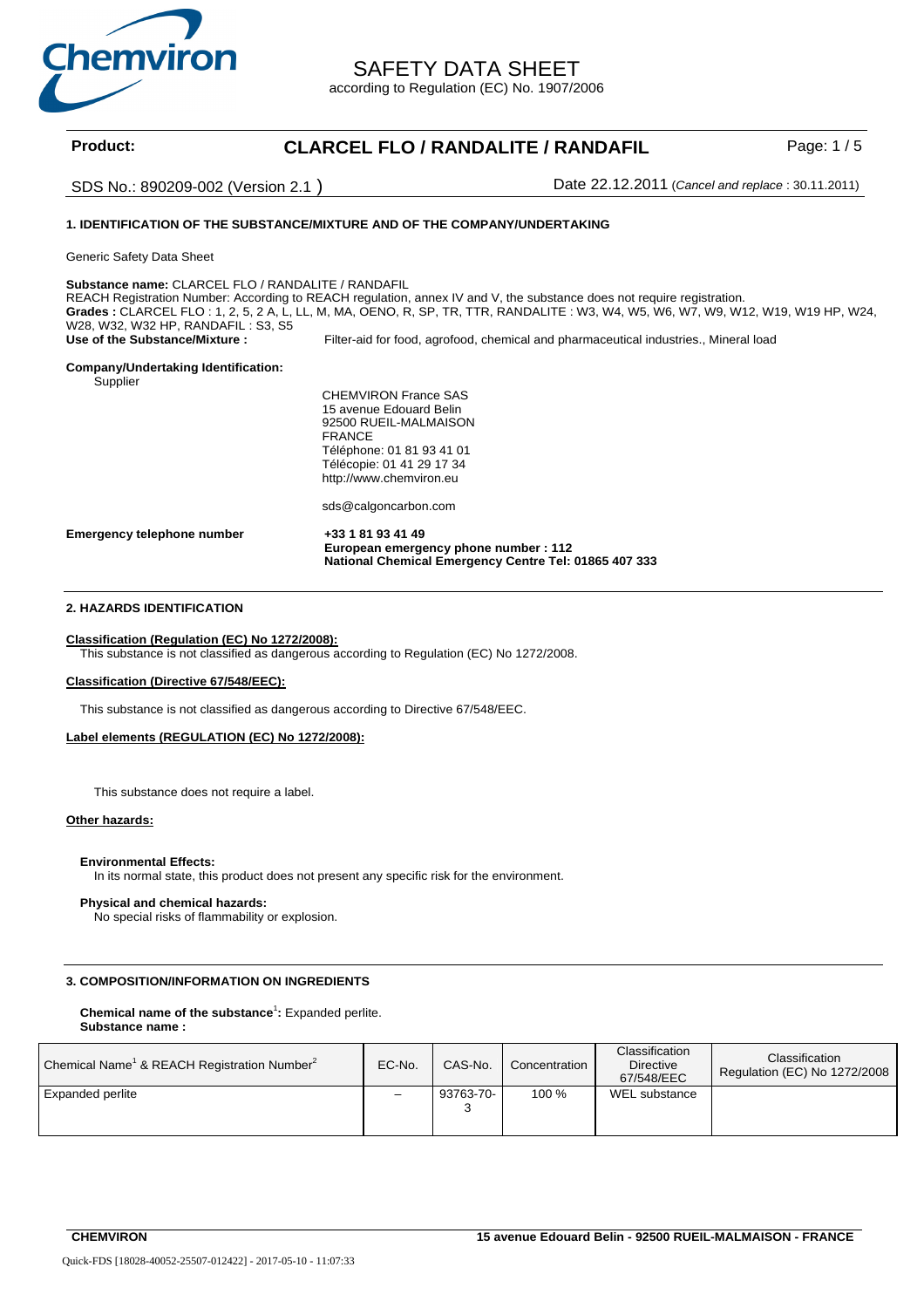**Hazardous impurities :** 

| Chemical Name <sup>1</sup>                     | EC-No.    | CAS-No.   | Concentration | Classification<br><b>Directive</b><br>67/548/EEC | Classification<br>Regulation (EC) No 1272/2008 |
|------------------------------------------------|-----------|-----------|---------------|--------------------------------------------------|------------------------------------------------|
| Quartz (SiO2)                                  | 238-878-4 | 14808-60- | $< 1 \%$      | WEL substance                                    |                                                |
| Cristalline silica, respirable fraction < 10um | -         |           | $< 1 \%$      | Xn: R48/20                                       | STOT RE 1 (Inhalation); H372                   |

 $1$ : See chapter 14 for Proper Shipping Name

For the full text of the R, H, EUH-phrases mentioned in this Section, see Section 16.

#### **4. FIRST AID MEASURES**

#### **Description of necessary first-aid measures, Most important symptoms/effects, acute and delayed:**

#### **General advice:**

Remove soiled/dirty clothing, brush well and wash carefully.

#### **Inhalation:**

Move patient from contaminated area to fresh air. Blow nose. In case of persistent problems : Consult a physician. If dust inhalation is severe : move operator to fresh air, wash mouth and throat with plenty of water.

#### **Skin contact:**

Wash immediately, abundantly and thoroughly with soap and water.

#### **Eye contact:**

Wash well-open eyes immediately and abundantly with water for at least 15 minutes If irritation persists, consult an ophthalmologist.

#### **Ingestion:**

Rinse mouth with water. In case of problems : Consult a doctor.

### **5. FIREFIGHTING MEASURES**

**Extinguishing media: Specific hazards:** 

**Suitable extinguishing media:** Incombustible product., Use suitable means to extinguish neighbouring fires.

#### **Advice for firefighters:**

**Special protective actions for fire-fighters:**

In the event of fire, wear self-contained breathing apparatus.

# **6. ACCIDENTAL RELEASE MEASURES**

#### **Personal precautions, protective equipment and emergency procedures:**

Avoid breathing dust. Do not crush, avoid the formation and spread of dust in the air. Appropriate breathing apparatus and safety goggles are recommended.

#### **Environmental precautions:**

Prevent product from entering drains.

#### **Methods and materials for containment and cleaning up:**

#### **Methods for cleaning up:**

Pick up and arrange disposal without creating dust. Keep in suitable, closed containers for disposal.

**Elimination:** See chapter 13

# **7. HANDLING AND STORAGE**

#### **Precautions for safe handling:**

#### **Technical measures/Precautions:**

Use suitable methods of discharge and handling to prevent dust generation.

**Safe handling advice:**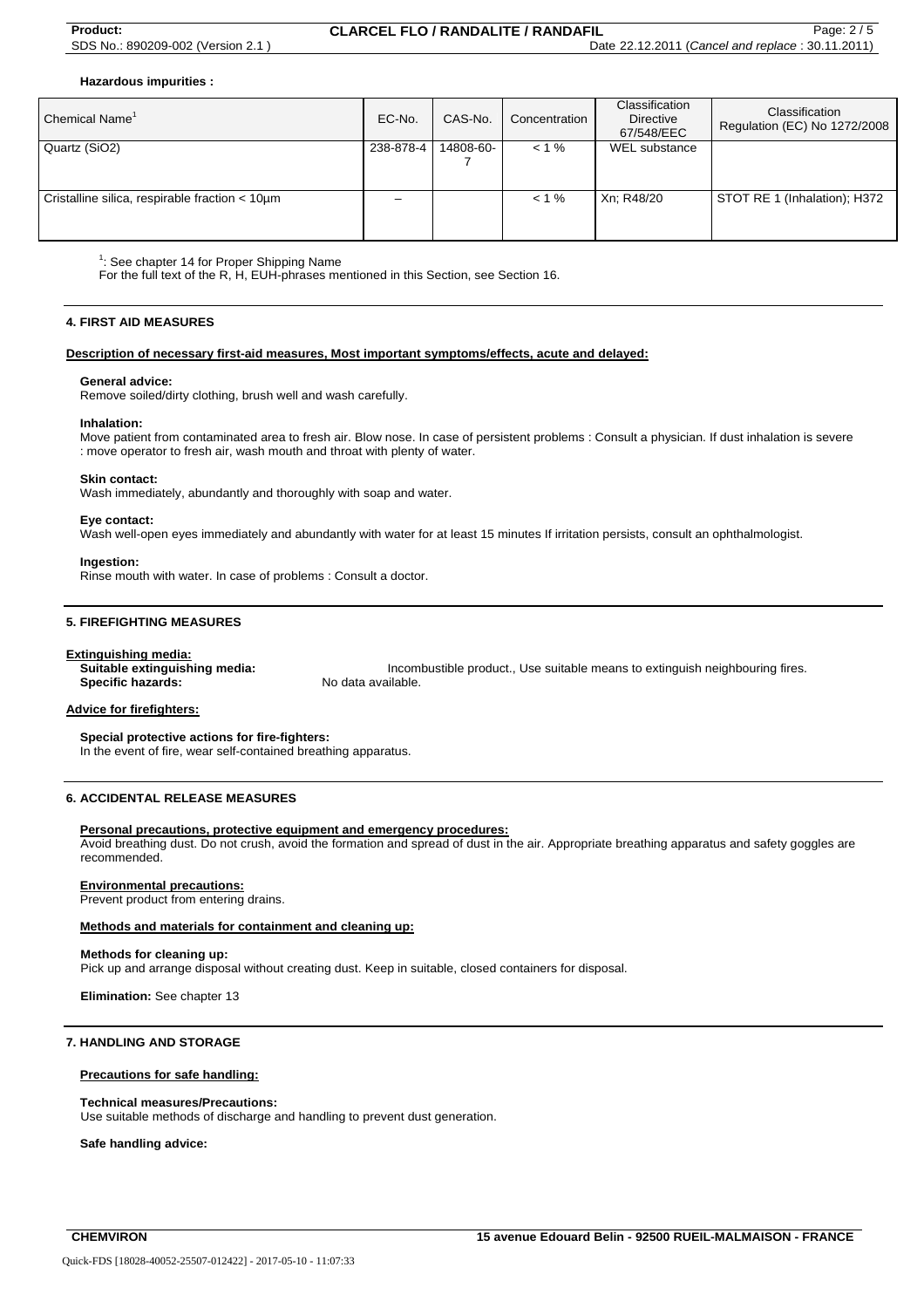Smoking, eating and drinking should be prohibited in the application area. Appropriate breathing apparatus and safety goggles are recommended. Do not crush, avoid the formation and spread of dust in the air.

#### **Hygiene measures:**

Provide adequate ventilation. See heading 4.

Wash hands after handling. Remove contaminated clothing and protective equipment before entering eating areas.

#### **Conditions for safe storage, including any incompatibilities:**

Keep container tightly closed in a dry and well-ventilated place.

#### **Packaging material:**

**Recommended:** Aluminium containers for trucks., Paper bags, Polypropylene big bags

#### **Specific use(s) (End Use):** None.

#### **8. EXPOSURE CONTROLS/PERSONAL PROTECTION**

#### **CONTROL PARAMETERS:**

#### **Exposure Limit Values (dust)**

| Source     | Date | Value type | Value<br>(ppm) | Value<br>(mq/m3) | Remarks               |
|------------|------|------------|----------------|------------------|-----------------------|
| EH40 WEL   | 2007 | <b>TWA</b> |                |                  | Respirable dust.      |
| EH40 WEL   | 2007 | <b>TWA</b> |                | 10               | Inhalable dust.       |
| ACGIH (US) | 2008 | <b>TWA</b> | -              | 10               | Inhalable particles.  |
| ACGIH (US) | 2008 | <b>TWA</b> | -              |                  | Respirable particles. |

**Derived No Effect Level (DNEL):** No data available.

| <b>Predicted No Effect Concentration</b> | No data available. |
|------------------------------------------|--------------------|
| (PNEC):                                  |                    |

#### **EXPOSURE CONTROLS:**

# **Personal protective equipment:**<br>Respiratory protection:

Respiratory protection: Appropriate normalized breathing apparatus is recommended.<br>
Hand protection: Impervious gloves Impervious gloves Eye/face protection: Safety goggles, Eye wash bottle with pure water Skin and body protection: Protective suit

**Environmental exposure controls:** See chapter 6

### **9. PHYSICAL AND CHEMICAL PROPERTIES**

| Appearance:                             |                                                              |
|-----------------------------------------|--------------------------------------------------------------|
| Physical state (20°C):                  | solid                                                        |
| Form:                                   | powder                                                       |
| Colour:                                 | white                                                        |
| Odour:                                  | None.                                                        |
| <b>Olfactory threshold:</b>             | Not relevant                                                 |
| pH:                                     | Concentration 10 %, pH 6,5 - 10, In water depending on grade |
| Melting point/range :                   | > 1.000 °C                                                   |
| Boiling point/boiling range:            | No data available.                                           |
| Flash point:                            | not applicable                                               |
| <b>Evaporation rate:</b>                | No data available.                                           |
| Flammability (solid, gas):              | No data available.                                           |
| Vapour pressure:                        | No data available.                                           |
| Vapour density:                         | No data available.                                           |
| <b>Relative density:</b>                | No data available.                                           |
| <b>Bulk density:</b>                    | various, depending on grade                                  |
| <b>Water solubility:</b>                | Negligible                                                   |
| Partition coefficient: n-octanol/water: | No data available.                                           |
| <b>Autoignition temperature:</b>        | No data available.                                           |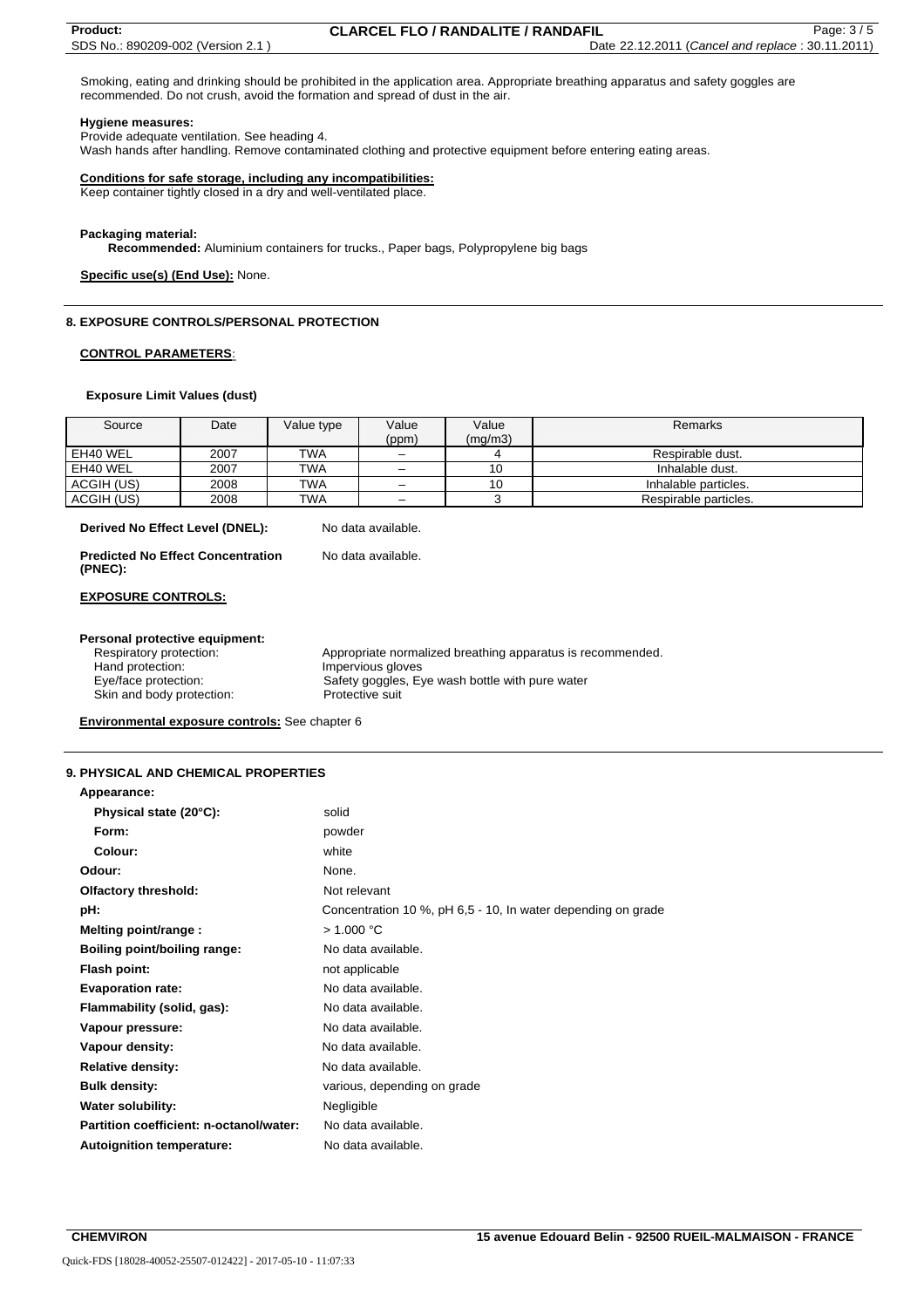| <b>Product:</b>                                                                             | <b>CLARCEL FLO / RANDALITE / RANDAFIL</b><br>Page: 4/5                                                                          |
|---------------------------------------------------------------------------------------------|---------------------------------------------------------------------------------------------------------------------------------|
| SDS No.: 890209-002 (Version 2.1)                                                           | Date 22.12.2011 (Cancel and replace: 30.11.2011)                                                                                |
|                                                                                             |                                                                                                                                 |
|                                                                                             |                                                                                                                                 |
| <b>Decomposition temperature:</b>                                                           | No data available.                                                                                                              |
| <b>Viscosity:</b>                                                                           | No data available.                                                                                                              |
| <b>Explosive properties:</b>                                                                | No data available.                                                                                                              |
| <b>Oxidizing properties:</b>                                                                | The substance or mixture is not classified as oxidizing.                                                                        |
|                                                                                             |                                                                                                                                 |
| <b>10. STABILITY AND REACTIVITY</b>                                                         |                                                                                                                                 |
| <b>Reactivity &amp; Chemical stability:</b><br>Stable under recommended storage conditions. |                                                                                                                                 |
|                                                                                             |                                                                                                                                 |
| <b>Conditions to avoid:</b>                                                                 |                                                                                                                                 |
| No data available.                                                                          |                                                                                                                                 |
| Hazardous decomposition products:                                                           |                                                                                                                                 |
| No data available.                                                                          |                                                                                                                                 |
|                                                                                             |                                                                                                                                 |
| <b>11. TOXICOLOGICAL INFORMATION</b>                                                        |                                                                                                                                 |
| <b>Toxicological information:</b>                                                           |                                                                                                                                 |
| <b>Acute toxicity:</b>                                                                      |                                                                                                                                 |
| Local effects (Corrosion / Irritation / Serious eye damage):                                |                                                                                                                                 |
|                                                                                             |                                                                                                                                 |
| Skin contact:                                                                               | No data available.                                                                                                              |
| Eye contact:                                                                                |                                                                                                                                 |
|                                                                                             | Irritation due to dust.                                                                                                         |
| Respiratory or skin sensitization:                                                          |                                                                                                                                 |
| Inhalation:                                                                                 | No data available.                                                                                                              |
|                                                                                             |                                                                                                                                 |
| <b>Skin contact:</b>                                                                        | No data available.                                                                                                              |
| CMR effects:                                                                                |                                                                                                                                 |
| <b>Mutagenicity:</b>                                                                        | No data available.                                                                                                              |
|                                                                                             |                                                                                                                                 |
| Carcinogenicity:                                                                            | No data available.                                                                                                              |
| <b>Reproductive toxicity:</b>                                                               | No data available.                                                                                                              |
| Specific target organ toxicity:<br>Single exposure :                                        |                                                                                                                                 |
|                                                                                             |                                                                                                                                 |
| Inhalation:                                                                                 | Possible temporary irritation of respiratory tract. (Physical effect of dust)                                                   |
| <b>Repeated exposure:</b>                                                                   | No data available.                                                                                                              |
|                                                                                             |                                                                                                                                 |
| <b>Aspiration hazard:</b>                                                                   | No data available.                                                                                                              |
| <b>12. ECOLOGICAL INFORMATION</b>                                                           |                                                                                                                                 |
| <b>Ecotoxicology Assessment:</b>                                                            | No known harmful effect on the aquatic environment. Do not dispose large quantities into the natural<br>or aquatic environment. |
| <b>Acute toxicity</b>                                                                       |                                                                                                                                 |
| Microorganisms:                                                                             | No data available.                                                                                                              |
|                                                                                             |                                                                                                                                 |